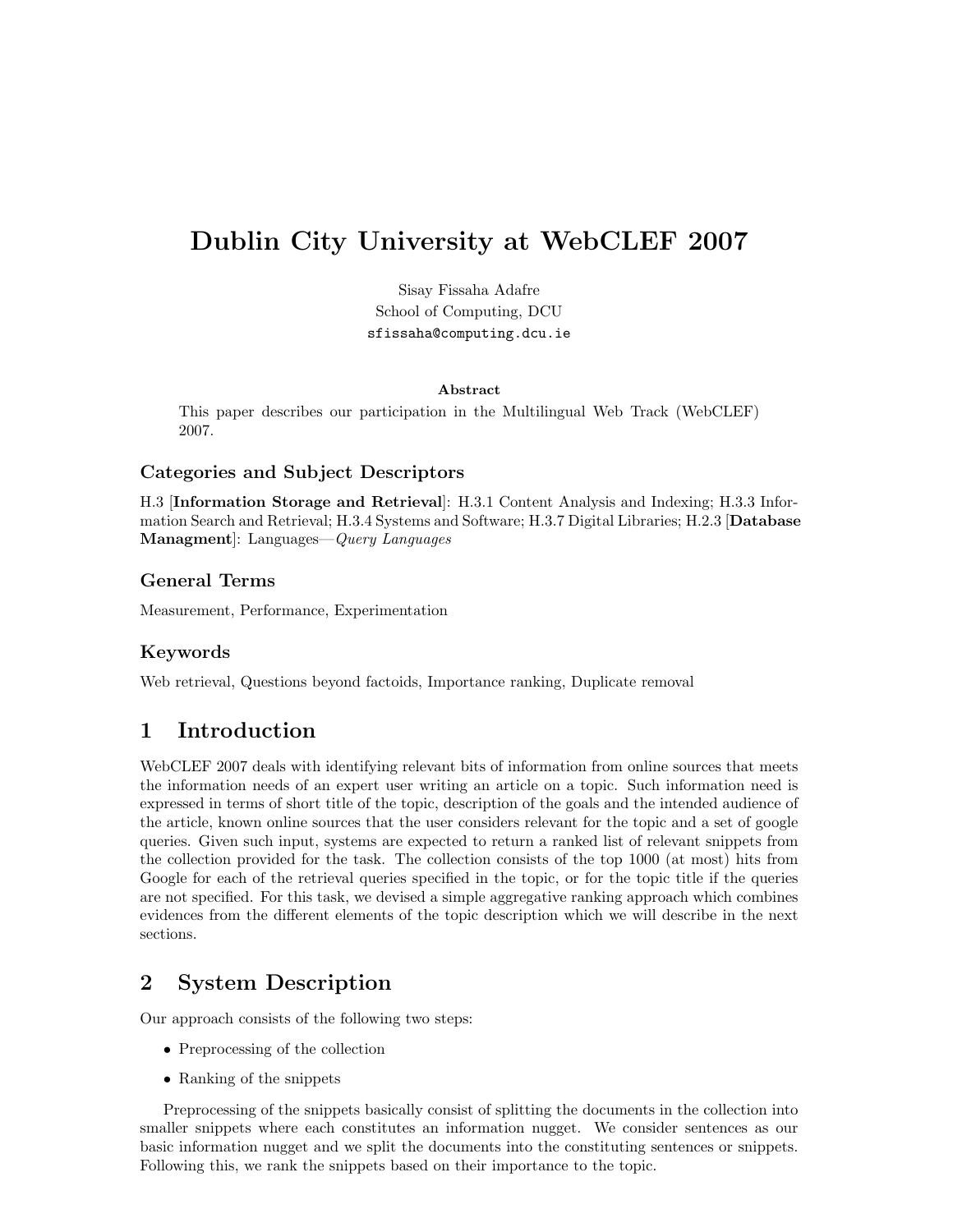### 3 Ranking Snippets

Snippets are ranked based on their similarity with the topic description. As mentioned in Section [1,](#page-0-0) the topic is described by multiple informational items, i.e. topic title, google queries, and known online sources. We devised three methods for ranking snippets using these topic descriptions, i.e. baseline, filtering, and parsing.

#### Baseline

This approach involves a set of preprocessing steps to the topic descriptions. First, the documents from the known online sources are split into sentences or smaller snippets. We then remove stopwords from these sentences. We also remove stopwords from topic titles. The revised topic description consists of the content words from the topic titles, google queries, and a set of snippets (from known-online-source) each represented by its content words (important snippets).

For each candidate snippet, we compute its rank as follows. We first remove stopwords from the candidate snippet. Then we compute its word overlap similarity with the topic titles, google queries and each of the snippets from the known online sources. The final score for the snippet is the average score of these similarity scores.

#### Filtering

In this approach, we preprocess the topic descriptions as shown in the *Baseline*. Unlike the Baseline, this method applies a two-step ranking process.

First, we combined the content words of the topic titles and google queries, and formed a set of query terms. We computed the word overlap score between this set and the candidate snippets represented by their content words. We took candidate snippets that fall above a certain threshold.

Following this, we reranked the resulting candidate snippets based on their average word overlap score with a set of snippets (from known-online-source) each represented by its content words.

#### Parsing

The above two methods are based on a relatively language independent (and shallow) methods that can easily be applied to a problem with multilingual requirement. However, the underlying scoring method uses simple word overlap metric, where the topic description and the candidate snippets are represented by their content words. The content words are selected if they do not belong to a precompiled stopword list.

In this approach, we want to impose more constraint on the choice of content words. We considered only the top 20 ranking webdocuments for processing. Like the Filtering method, we filtered the candidate snippets based on their word overlap with the topic title and google queries.

The resulting list of candidate snippets are reranked as follows. We parsed each of the candidate snippets and the set of snippets from the known online sources using a Lexical Functional Grammar based parser [\[1\]](#page-2-0). Each of the candidate snippets is represented by the corresponding set of head words we obtain from the parse tree. We then compute a word overlap score for each candidate snippet with the snippets from known online sources. The final score for a candidate snippet is the average of these scores. For non-English topics, the system applies the baseline method of computing the rank, i.e. without applying parsing.

Finally, a simple duplicate removal procedure is applied to the outputs of the above three systems. We sort the output of the above systems in descending order of their scores. For each high ranking snippet, we compute its wordoverlap scores with other snippets that are ranked lower and remove those with a word overlap score above a threshold value. We then return the top 30 snippets as our final result set.